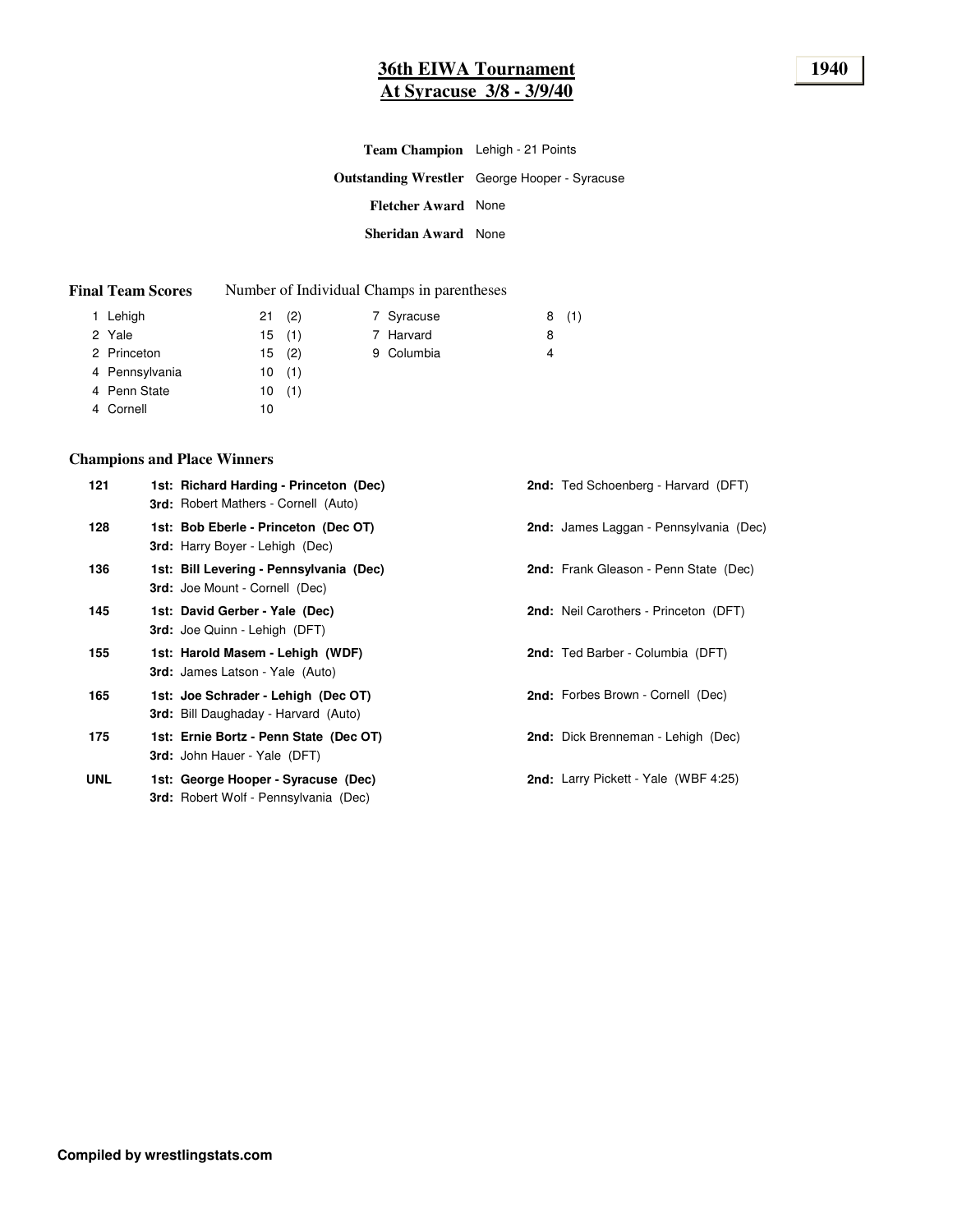### **3/8/1940 and 3/9/1940 at Syracuse 1940 EIWA Championship Page 1 of 8**

#### **121 Weight Class**

| Robert Mathers, Cornell    |                        |                            |                            |
|----------------------------|------------------------|----------------------------|----------------------------|
| Bye                        | <b>Robert Mathers</b>  |                            |                            |
| Alfred Marasca, Columbia   |                        | <b>Robert Mathers Dec</b>  |                            |
| Bye                        | <b>Alfred Marasca</b>  |                            |                            |
|                            |                        |                            | Robert Mathers Fall 6:33   |
| Charles Edwards, Lehigh    | <b>Charles Edwards</b> |                            |                            |
| Bye                        |                        | Craig Vail Dec             |                            |
| Craig Vail, Pennsylvania   | Craig Vail Dec OT      |                            |                            |
| Carl King, Penn State      |                        |                            |                            |
| Ted Schoenberg, Harvard    |                        |                            | <b>Richard Harding Dec</b> |
| Bye                        | <b>Ted Schoenberg</b>  |                            |                            |
| Lyle Swift, Syracuse       |                        | Ted Schoenberg Fall 7:02   |                            |
| Bye                        | Lyle Swift             |                            |                            |
|                            |                        |                            | Richard Harding Dec        |
| Atwood Ely, Yale           | Atwood Ely             |                            |                            |
| Bye                        |                        | <b>Richard Harding Dec</b> |                            |
| Bye                        |                        |                            |                            |
| Richard Harding, Princeton | <b>Richard Harding</b> |                            |                            |
|                            |                        | <b>Consolation Bouts</b>   |                            |
| <b>Second Place</b>        |                        |                            |                            |

WRB Second Ted Schoenberg, Harvard defeated Atwood Ely, Yale - Dec Final Second Ted Schoenberg, Harvard defeated Robert Mathers, Cornell - DFT

#### **Third Place**

Final Third Robert Mathers, Cornell automatic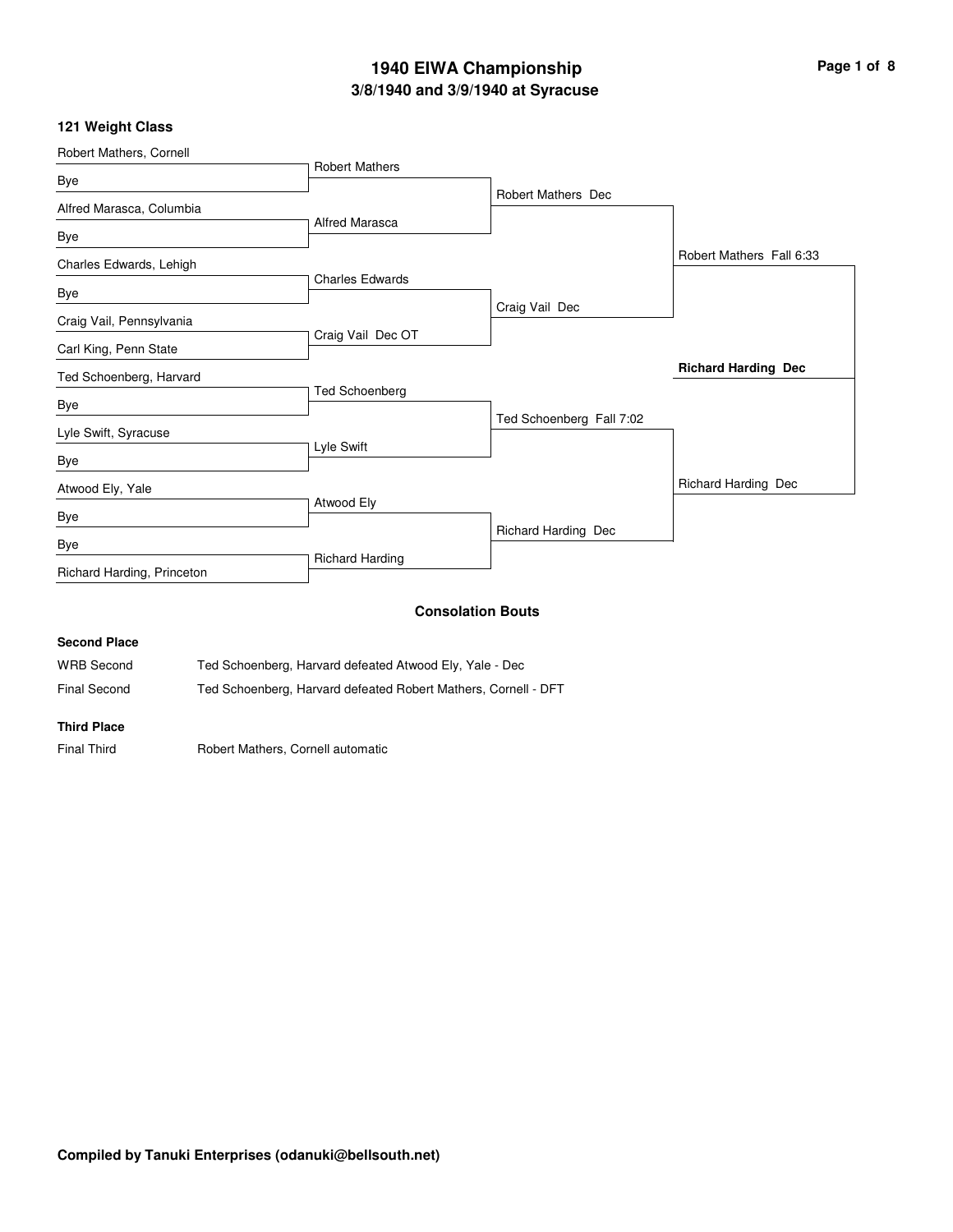### **3/8/1940 and 3/9/1940 at Syracuse 1940 EIWA Championship Page 2 of 8**

#### **128 Weight Class**

| Bob Eberle, Princeton      |                        |                          |                          |
|----------------------------|------------------------|--------------------------|--------------------------|
| Bye                        | <b>Bob Eberle</b>      |                          |                          |
|                            |                        | Bob Eberle Dec           |                          |
| Brooks Parker, Yale        | <b>Brooks Parker</b>   |                          |                          |
| Bye                        |                        |                          |                          |
| Claire Hess, Penn State    |                        |                          | Bob Eberle Dec           |
| Bye                        | <b>Claire Hess</b>     |                          |                          |
|                            |                        | Harry Boyer Dec          |                          |
| Harry Boyer, Lehigh        | Harry Boyer Dec        |                          |                          |
| James Redmon, Harvard      |                        |                          |                          |
| Bill Norris, Columbia      |                        |                          | <b>Bob Eberle Dec OT</b> |
| Bye                        | <b>Bill Norris</b>     |                          |                          |
|                            |                        | Peter Turner Dec         |                          |
| Peter Turner, Cornell      | Peter Turner           |                          |                          |
| Bye                        |                        |                          |                          |
| Clarence Patten, Syracuse  |                        |                          | James Laggan Dec         |
|                            | <b>Clarence Patten</b> |                          |                          |
| Bye                        |                        | James Laggan Dec         |                          |
| Bye                        |                        |                          |                          |
| James Laggan, Pennsylvania | James Laggan           |                          |                          |
|                            |                        |                          |                          |
|                            |                        | <b>Consolation Bouts</b> |                          |

### **Second Place** WRB Second Harry Boyer, Lehigh defeated Brooks Parker, Yale - Dec Final Second James Laggan, Pennsylvania defeated Harry Boyer, Lehigh - Dec **Third Place**

| <b>WRB Third</b> | Clarence Patten, Syracuse defeated Peter Turner, Cornell     |
|------------------|--------------------------------------------------------------|
| Final Third      | Harry Boyer, Lehigh defeated Clarence Patten, Syracuse - Dec |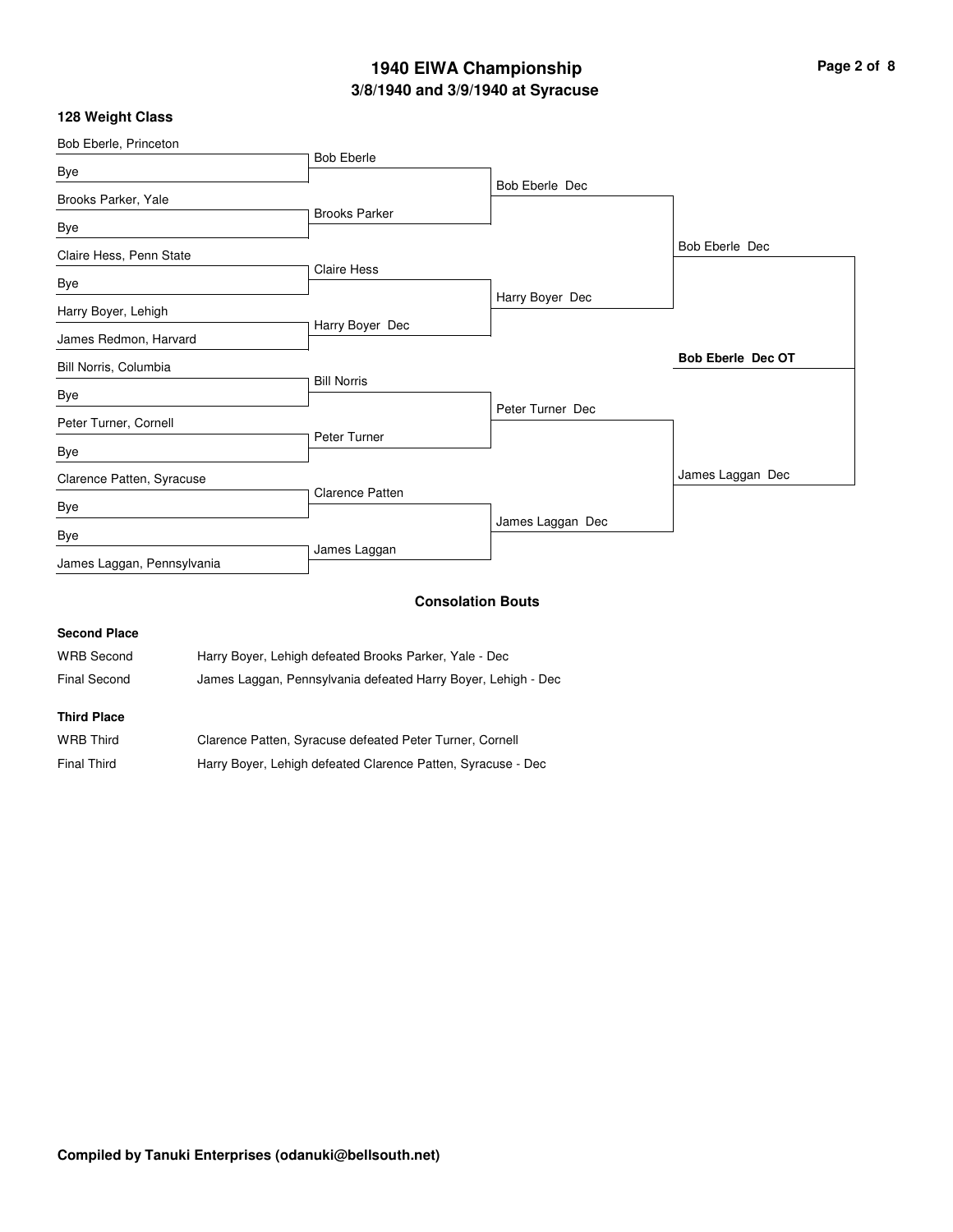### **3/8/1940 and 3/9/1940 at Syracuse 1940 EIWA Championship Page 3 of 8**

### **136 Weight Class**

| Frank Gleason, Penn State   |                        |                          |                          |
|-----------------------------|------------------------|--------------------------|--------------------------|
| Bye                         | Frank Gleason          |                          |                          |
|                             |                        | Frank Gleason Dec        |                          |
| Joe Mount, Cornell          | Joe Mount              |                          |                          |
| Bye                         |                        |                          |                          |
| Charles Peabody, Princeton  |                        |                          | Frank Gleason Dec        |
|                             | Charles Peabody        |                          |                          |
| Bye                         |                        | Frank Bailey Dec         |                          |
| L.G. Blackmon, Yale         |                        |                          |                          |
| Frank Bailey, Lehigh        | Frank Bailey Dec OT    |                          |                          |
| Bill Richardson, Harvard    |                        |                          | <b>Bill Levering Dec</b> |
| Bye                         | <b>Bill Richardson</b> |                          |                          |
|                             |                        | <b>Basil Hick Dec</b>    |                          |
| Basil Hick, Syracuse        | <b>Basil Hick</b>      |                          |                          |
| Bye                         |                        |                          |                          |
| Henry Mueller, Columbia     |                        |                          | <b>Bill Levering Dec</b> |
| Bye                         | Henry Mueller          |                          |                          |
| Bye                         |                        | Bill Levering Fall 4:09  |                          |
| Bill Levering, Pennsylvania | <b>Bill Levering</b>   |                          |                          |
|                             |                        | <b>Ocharletten Deute</b> |                          |

#### **Consolation Bouts**

### **Second Place**

| <b>WRB Second</b> | Basil Hick, Syracuse defeated Henry Mueller, Columbia - Fall 1:45 |
|-------------------|-------------------------------------------------------------------|
| Final Second      | Frank Gleason, Penn State defeated Basil Hick, Syracuse - Dec     |

### **Third Place**

| WRB Third   | Joe Mount, Cornell defeated Frank Bailey, Lehigh - Dec |
|-------------|--------------------------------------------------------|
| Final Third | Joe Mount, Cornell defeated Basil Hick, Syracuse - Dec |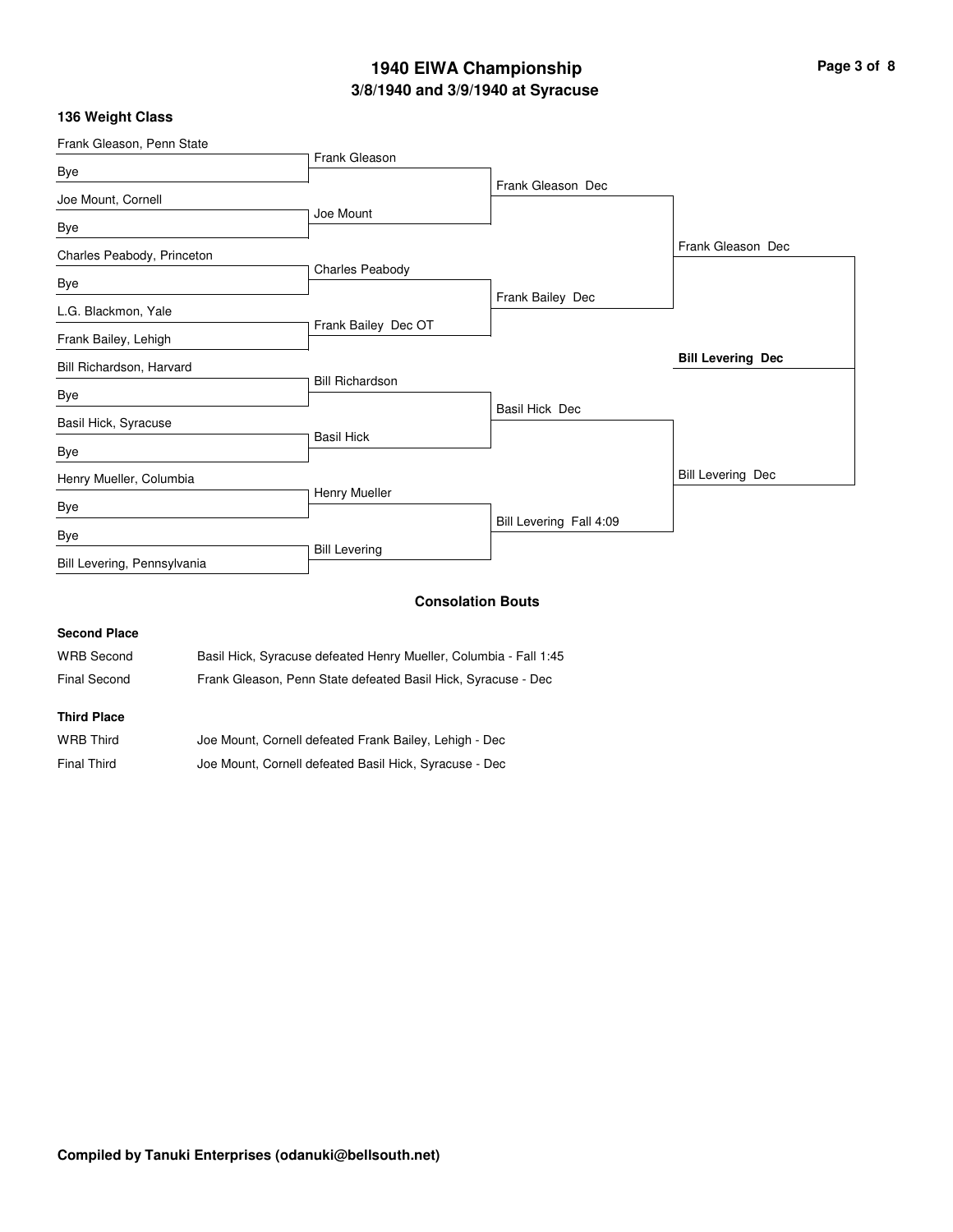### **3/8/1940 and 3/9/1940 at Syracuse 1940 EIWA Championship Page 4 of 8**

#### **145 Weight Class**

| Joe Scalzo, Penn State    |                          |                          |                         |
|---------------------------|--------------------------|--------------------------|-------------------------|
|                           | Joe Scalzo               |                          |                         |
| Bye                       |                          | Joe Scalzo Fall 3:36     |                         |
| Les White, Cornell        |                          |                          |                         |
| Bye                       | Les White                |                          |                         |
| David Gerber, Yale        |                          |                          | David Gerber Dec        |
|                           | David Gerber             |                          |                         |
| Bye                       |                          | David Gerber Fall 5:44   |                         |
| Norman Bond, Pennsylvania |                          |                          |                         |
| Richard Thomas, Harvard   | Richard Thomas Fall 7:16 |                          |                         |
|                           |                          |                          | <b>David Gerber Dec</b> |
| Neil Carothers, Princeton | <b>Neil Carothers</b>    |                          |                         |
| Bye                       |                          |                          |                         |
| Bill Westcott, Syracuse   |                          | Neil Carothers Dec       |                         |
|                           | <b>Bill Westcott</b>     |                          |                         |
| Bye                       |                          |                          |                         |
| Martin Chadwick, Columbia |                          |                          | Neil Carothers Dec      |
| Bye                       | Martin Chadwick          |                          |                         |
|                           |                          | Joe Quinn Dec            |                         |
| Bye                       |                          |                          |                         |
| Joe Quinn, Lehigh         | Joe Quinn                |                          |                         |
|                           |                          | <b>Consolation Routs</b> |                         |

#### **Consolation Bouts**

### **Second Place** WRB Second Joe Scalzo, Penn State defeated Richard Thomas, Harvard - Dec Final Second Neil Carothers, Princeton defeated Joe Scalzo, Penn State - DFT **Third Place** WRB Third Joe Quinn, Lehigh defeated Bill Westcott, Syracuse - Dec

| WRB Third          | Joe Quinn, Lehigh defeated Bill Westcott, Syracuse - Dec |
|--------------------|----------------------------------------------------------|
| <b>Final Third</b> | Joe Quinn, Lehigh defeated Joe Scalzo, Penn State - DFT  |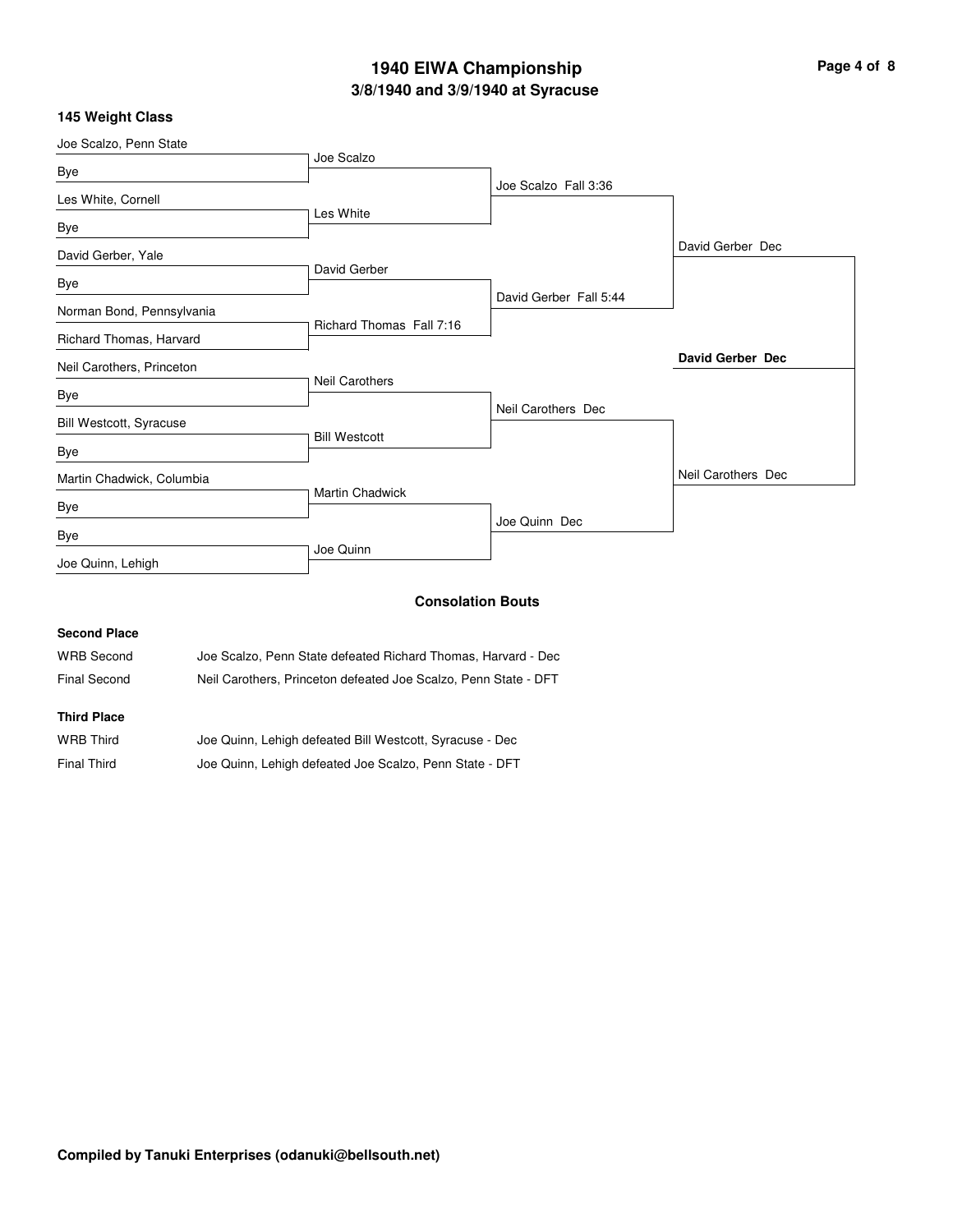### **3/8/1940 and 3/9/1940 at Syracuse 1940 EIWA Championship Page 5 of 8**

### **155 Weight Class**

| Harold Masem, Lehigh          |                        |                           |                         |
|-------------------------------|------------------------|---------------------------|-------------------------|
|                               | Harold Masem           |                           |                         |
| Bye                           |                        | Harold Masem Dec          |                         |
| Ted Barber, Columbia          | <b>Ted Barber</b>      |                           |                         |
| Bye                           |                        |                           |                         |
| Bill Tyng, Harvard            |                        |                           | Harold Masem Fall 2:45  |
| Bye                           | <b>Bill Tyng</b>       |                           |                         |
|                               |                        | Gerald Baker Dec          |                         |
| Gerald Baker, Syracuse        | Gerald Baker Dec       |                           |                         |
| Robert Livesey, Princeton     |                        |                           |                         |
| James Trousdell, Cornell      |                        |                           | <b>Harold Masem DFT</b> |
| Bye                           | James Trousdell        |                           |                         |
|                               |                        | James Trousdell Fall 4:47 |                         |
| Glenn Alexander, Penn State   | Glenn Alexander        |                           |                         |
| Bye                           |                        |                           |                         |
| Warren Tischler, Pennsylvania |                        |                           | James Latson Dec        |
| Bye                           | <b>Warren Tischler</b> |                           |                         |
| Bye                           |                        | James Latson Dec          |                         |
|                               | James Latson           |                           |                         |
| James Latson, Yale            |                        |                           |                         |
|                               |                        | <b>Consolation Bouts</b>  |                         |

### **Second Place**

| <b>WRB Second</b> | Ted Barber, Columbia defeated Gerald Baker, Syracuse - RD OT |
|-------------------|--------------------------------------------------------------|
| Final Second      | Ted Barber, Columbia defeated James Latson, Yale - DFT       |

#### **Third Place**

Final Third James Latson, Yale automatic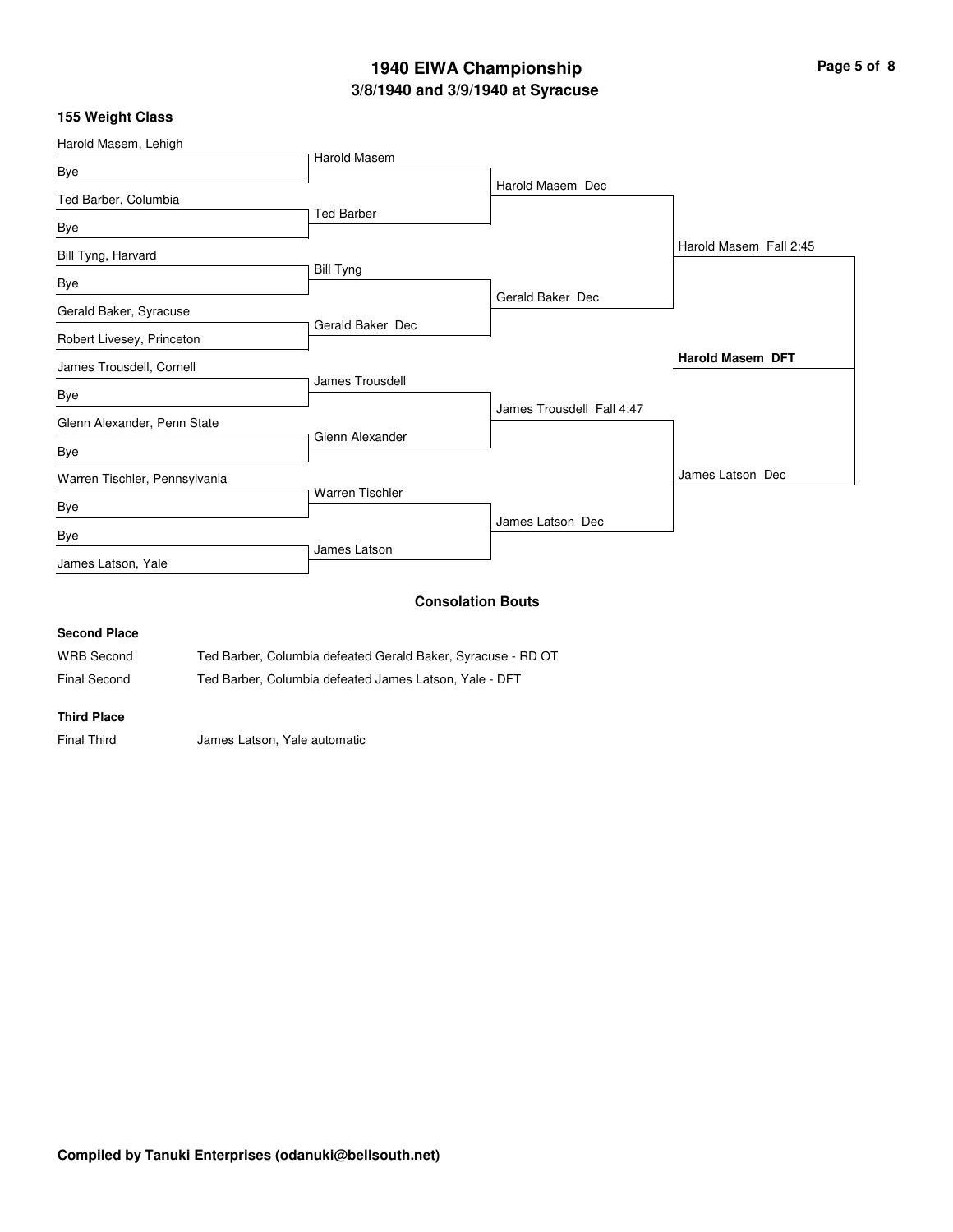### **3/8/1940 and 3/9/1940 at Syracuse 1940 EIWA Championship Page 6 of 8**

#### **165 Weight Class**

|                                |                         | <b>Consolation Bouts</b> |                     |
|--------------------------------|-------------------------|--------------------------|---------------------|
| Joe Schrader, Lehigh           |                         |                          |                     |
| Bye                            | Joe Schrader            |                          |                     |
| Bye                            |                         | Joe Schrader Fall 3:05   |                     |
|                                | James Banker            |                          |                     |
| James Banker, Yale             |                         |                          | Joe Schrader Dec    |
| Bye                            |                         |                          |                     |
| John Mathieson, Syracuse       | John Mathieson          |                          |                     |
| Bye                            |                         | Forbes Brown Fall 8:30   |                     |
| Forbes Brown, Cornell          | Forbes Brown            |                          |                     |
| Richard Bowen, Princeton       |                         |                          | Joe Schrader Dec OT |
| Victor Zaro, Columbia          | Richard Bowen Fall 1:12 |                          |                     |
| Bye                            |                         | Charles Rohrer Dec       |                     |
|                                | <b>Charles Rohrer</b>   |                          |                     |
| Charles Rohrer, Penn State     |                         |                          | Bill Daughaday Dec  |
| Bye                            | Lowry Stephenson        |                          |                     |
| Lowry Stephenson, Pennsylvania |                         |                          |                     |
| Bye                            |                         | Bill Daughaday Dec       |                     |
| Bill Daughaday, Harvard        | <b>Bill Daughaday</b>   |                          |                     |

### **Second Place**

| <b>WRB Second</b>   | Forbes Brown. Cornell defeated James Banker. Yale - Fall 2:28 |
|---------------------|---------------------------------------------------------------|
| <b>Final Second</b> | Forbes Brown, Cornell defeated Bill Daughaday, Harvard - Dec  |

#### **Third Place**

Final Third **Bill Daughaday, Harvard automatic**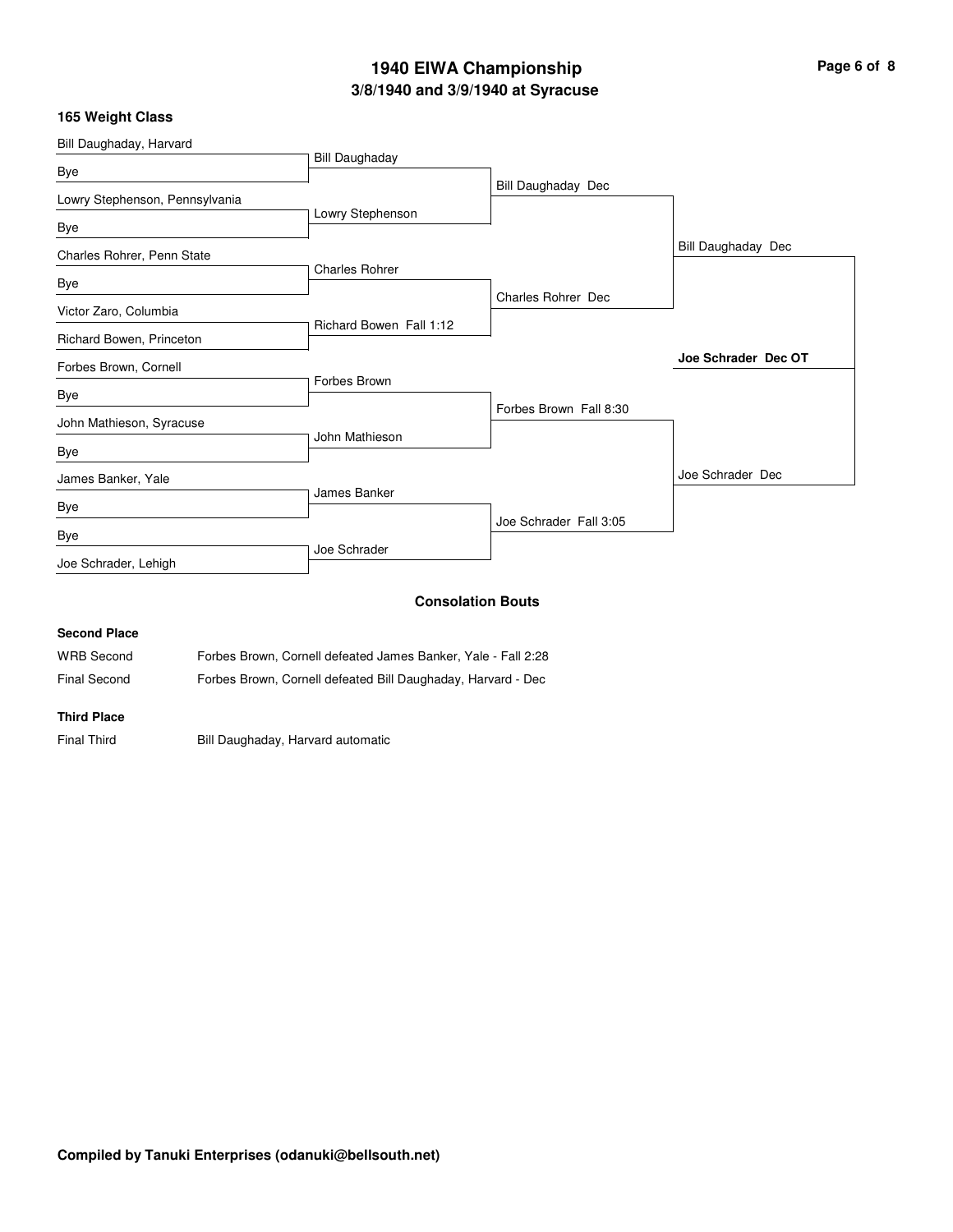### **3/8/1940 and 3/9/1940 at Syracuse 1940 EIWA Championship Page 7 of 8**

#### **175 Weight Class**

| Ernie Bortz, Penn State    |                         |                          |                           |
|----------------------------|-------------------------|--------------------------|---------------------------|
| Bye                        | Ernie Bortz             |                          |                           |
|                            |                         | Ernie Bortz Fall 2:18    |                           |
| Richard Aldrich, Harvard   | <b>Richard Aldrich</b>  |                          |                           |
| Bye                        |                         |                          |                           |
| Richard Dale, Pennsylvania |                         |                          | Ernie Bortz Dec           |
|                            | <b>Richard Dale</b>     |                          |                           |
| Bye                        |                         | <b>Richard Kern Dec</b>  |                           |
| Frank Mazejko, Syracuse    | <b>Richard Kern Dec</b> |                          |                           |
| Richard Kern, Cornell      |                         |                          |                           |
| Vangel Kamaras, Columbia   |                         |                          | <b>Ernie Bortz Dec OT</b> |
| Bye                        | Vangel Kamaras          |                          |                           |
|                            |                         | Dick Brenneman Fall 7:32 |                           |
| Dick Brenneman, Lehigh     | Dick Brenneman          |                          |                           |
| Bye                        |                         |                          |                           |
| Carl Jacobs, Princeton     |                         |                          | Dick Brenneman Dec        |
| Bye                        | Carl Jacobs             |                          |                           |
| Bye                        |                         | John Hauer Dec           |                           |
| John Hauer, Yale           | John Hauer              |                          |                           |
|                            |                         | .                        |                           |

#### **Consolation Bouts**

# **Second Place** WRB Second Richard Kern, Cornell defeated Richard Aldrich, Harvard - Dec Final Second Dick Brenneman, Lehigh defeated Richard Kern, Cornell - Dec **Third Place**

| <b>WRB</b> Third | John Hauer, Yale defeated Vangel Kamaras, Columbia - Fall |
|------------------|-----------------------------------------------------------|
| Final Third      | John Hauer, Yale defeated Richard Kern, Cornell - DFT     |